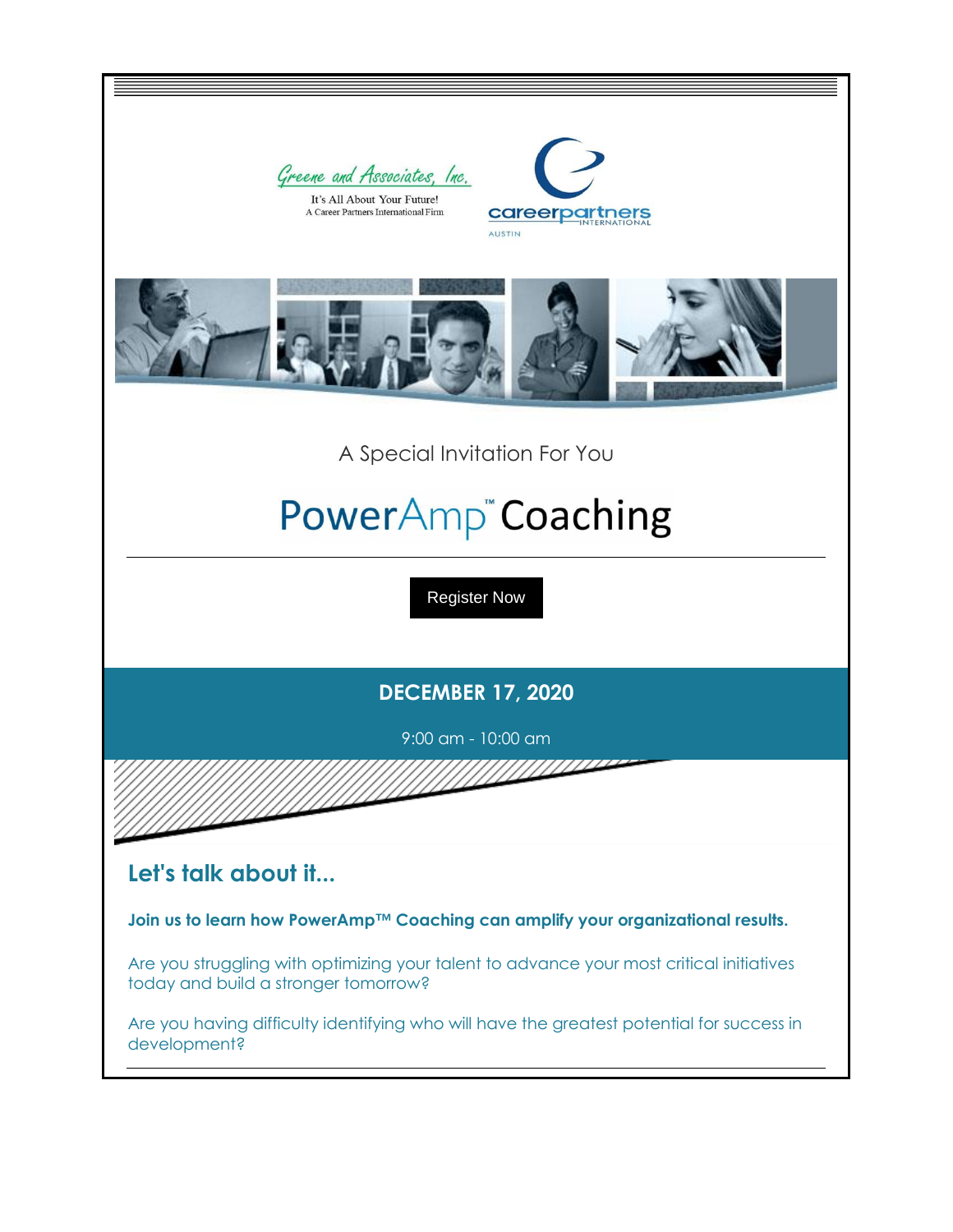Most organizations are, and that is why Greene and Associates, Inc. and Career Partners International Austin with LeaderAmp are proud to launch PowerAmp™ Coaching. This approach of combining professional coaching amplified by technology gives organizations an opportunity to provide coaching at a financial investment that is scalable enterprise-wide.

Highlights include:

- 24/7 365 Accessibility for Clients and **Participants**
- Configurable with customized content to provide a look, feel, and messaging familiar to your team
- Scalable to meet the demands of organizations of all sizes in any location. From teams of 10 to groups of over 1000, PowerAmp™ Coaching delivers high quality professional development to any size company
- Scientifically proven and validated methodology ensures that all activities are grounded in logic and result in marked improvements
- Supports DEI Strategy
- Cutting edge artificial intelligence gives each participant daily guidance to continue improving
- Engage first time and middle managers along with high potentials

**Facilitators**

• 18 Dimensions of Development allow participants to identify and target those areas that will most markedly improve their performance



Barbara A. F. Greene is the Founder and CEP of Greene and Associates, Inc. She provides services globally as an equity partner in Career Partners International. Organizations engage Barbara and her team in providing executive coaching, leadership development, corporate mentoring, and Coach transition and management services. Barbara earned a master's degree, is an International Coach Federation Master Certified Coach, and a Marshall Goldsmith Stakeholder Centered Certified Coach.

She is involved in the community. Being selected to serve on the LSA 300 Steering Committee was a hug honor in the tricentennial year for San Antonio. She has been involved in the Texas Diversity Council, Association of Talent Development, CFO Forum, THRU Project, International Coaching Federation, San Antonio Lighthouse for the Blind and Visually Impaired, City Year, United Way Master Leadership Program, BioMed SA and San Antonio Council for International Visitors.